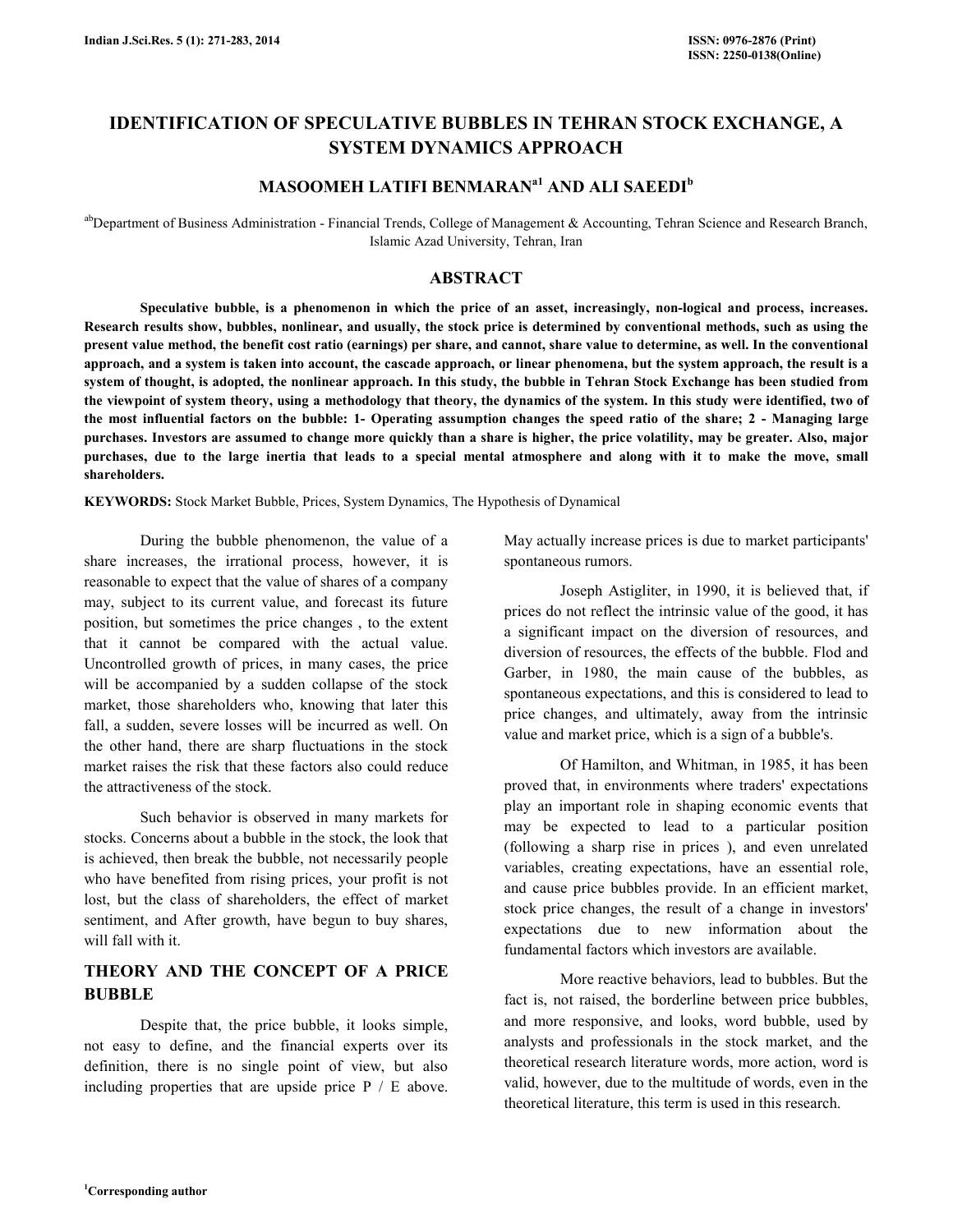From a mathematical perspective, a price bubble phenomenon is nonlinear. That is not a linear process upside, but the upside makes up only part of the phenomenon, and then, with the formation downside (crash) phenomenon, which is filled bubbles. In general, the use of word bubbles, it's the prices like soap bubbles, which are to the point that they burst and fall sharply. According to research done by many, the price bubble formation process is separable into the following steps:

- The rapid growth of prices
- Sudden change in public perceptions, and behavior of investors
- The loss of public confidence towards the next bubble (reverse expectations formation)
- Update Event Sales volume (abnormal volume of trading in the capital markets)
- Bubble burst and prices fall
- Correct price (close to intrinsic value)

## LITERATURE

 Studies in the 1980s, the study of price bubble, has used econometric models, and investigate the properties of period price (or prices) and dividends (or cash index). The main focus of the study was that, if the stock price (or prices), excess volatility, than using the efficient market hypothesis, prediction, or not?

 To that end, Campbell and Schiller in 1987, offered a proposal to apply unit root tests, and collectively, to study the equilibrium relationship between the stock price and the fundamental factors involved in the share price, the dividends and discount rates. They initially tested, the cash index price index data for the period 1986 - 1871, and assuming the discount rate (control variable) in this interval is fixed, so raised, the research hypothesis, compared with a profit if the stock price in cash, the increase is greater, or in other words, if you set the price and collect some cash profits, so there is no price bubble.

 In other words, the hypothesis, and the plain language of mathematics, it can be said that, if the Series D / P is stationary, ie no structural failure, and the unit root in the series is rejected, there is a price bubble. The result of the hypothesis test showed that the price index and the cash index, S & P500 together, so there is a price bubble, could not be verified. Then the two scholars, enter the discount rate, the model developed, and by repeating the previous methodology, the same result is achieved. A year later, in 1988, Diba and Grossman (1988), also using unit root tests and the mass, R Campbell and Schiller reiterated. Their results also did not support the existence of a bubble in stock prices in the United States.

 In later years (1991), Evans and Karmza and Dadman, in 1955, began to criticize the methodology of the test mass and unit root, in order to verify the existence of price bubbles. Dadman and Karmza stated that these models, do not have the ability to search and identify any bubbles, so that the change in sample size, insufficient data series or special features related to the series, such fluctuations may the ability of such tests to detect bubbles may affect price.

 Evans also argues that these models fail to detect important part of the bursting of the price bubble and its collapse. According to Evans, these tests have been true in the case of linear processes, and efficiency, while the bubble is a nonlinear process. However, this research could provide a model that does not have such a defect. But in the years since 1995, conducted several investigations, the price bubble, the New York Stock Exchange, the results of 80 studies (Campbell and Schiller, Diba and Grossman) was different.

 Smith, Sochank and William, in 1988, the hypothesis stated that, due to risk aversion, and transaction share price below intrinsic value in a period of increased prices in the next period, and this, will lead to a price bubble. Porter and Smith (1995), risk aversion, as the main factor in this regard was rejected.

 Hall (1996), in their study, found no evidence of a relationship together, the series of cash earnings and price range. Therefore, there is no bubble hypothesis is rejected. In another study, which was conducted by Eva in 2005, given to him by the New York Stock Exchange in the period 1998-1988 be examined and found results similar to Han, in 1996. Explain differences in study late twentieth century and early twenty-first century, two main reasons can be proposed. The first reason for this difference is related to the period of investigation. Recent studies 90s and early 21st century will also be included.

 In the course of time, the Internet Company's stock price on the New York Stock Exchange, has been growing dramatically, and many hypothesize that this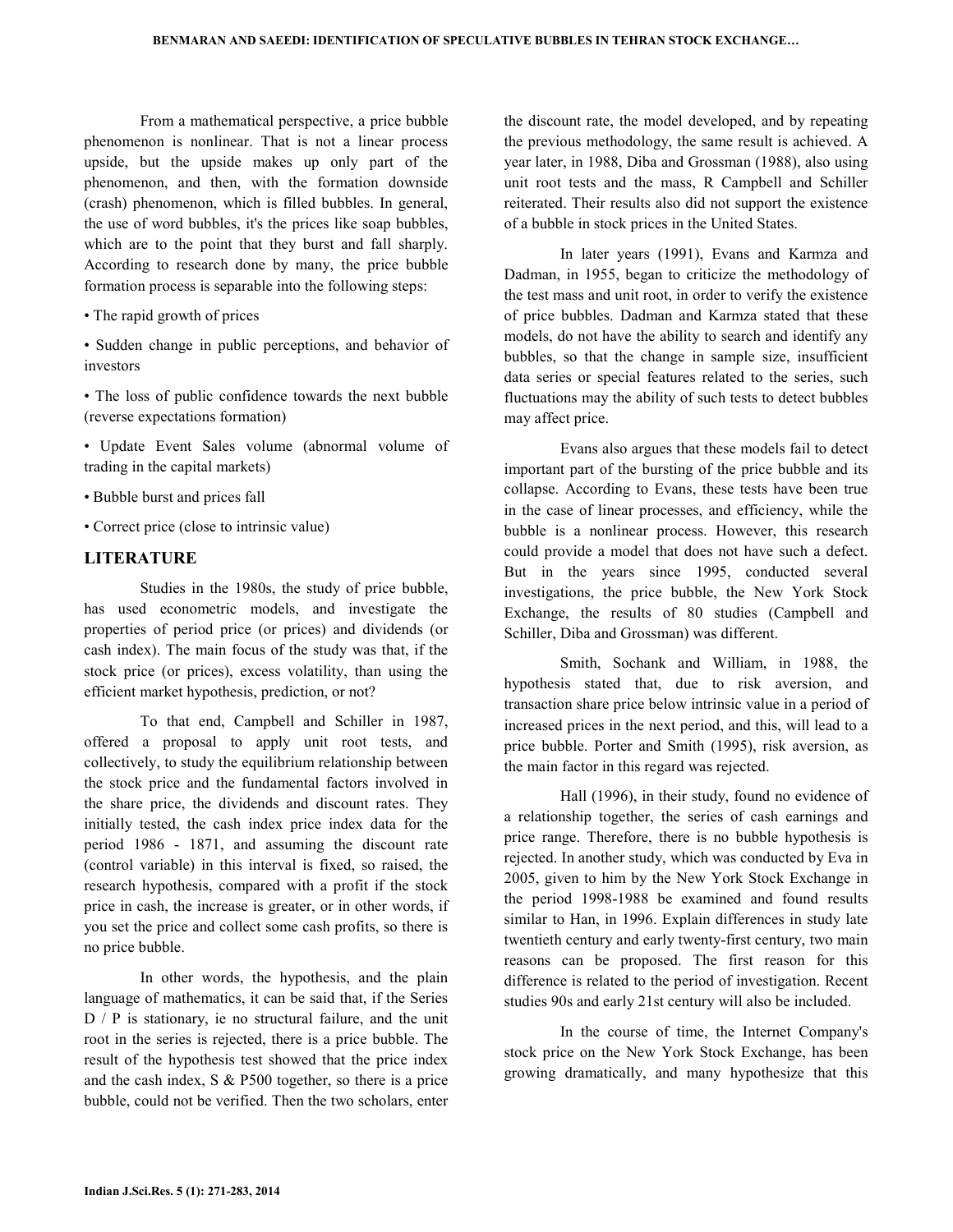growth has been the price bubble, and numerous studies confirm this hypothesis.

 A study by, Zira In 1999, the price bubble in developed markets was conducted, and the results obtained from the growth in the stock price due to an exaggerated release of information about the status of the company is formed. This may be the case that, handled the boundaries of new technology, and new product known in the industry, or to say its future is unclear. But after determining the extent and boundaries of technology or a new product, some market actors, and find that, exaggerated information and news of interest is expressed or growth (expected) possible is not. At this point, the fall in prices is inevitable.

 In other research, in 2005, Brooks and Katsaris to check price bubble began in the 10 Industry Index S & P500, for the period 2001-1976. Them in this study concluded that, the price index 7 industry ( 70%), bubblelike behavior is observed, and this behavior is more evident, especially in the industrial price index, IT, telecommunications and media and communications.

 Thus, the last decade of the 20th century and the early years of the 21st century, can be seen as the rising bubble Stock Indices America. Mass, root and branch, so that the new methodology has allowed the discovery of more accurate bubbles.

 In research, the interesting point is that the rise in share prices of the ring, allowing it to act in the opposite direction. In fact, if the price drops reasons for a period, and shareholders, after a while, compared to a negative return of contributions, be informed, ask them to buy a few shares, or a reduction in demand, the supply share price, having descended again, and this cycle leads to a sharp drop in prices.

 Price bubble in the Tehran Stock Exchange, especially the dynamics of the system, much research has been done. Ford in 1385, the company's 23 research firms Tehran Stock Exchange, which has a history of accepting at least 10 years old, and had a turnover and liquidity as well as selected samples, using unit root test, the period the first time in 83 years, to the end of Year 84, concluded that the stocks of 20 companies, has experienced a price bubble.

## RESEARCH METHODOLOGY

 The aim of the present study is to obtain information about the existence of a systematic relationship between certain factors, the price bubble, the companies accepted in Tehran Stock Exchange. For this purpose, we have used the system dynamics approach.

### Definition of Dynamic Systems

 The dynamics of the system, it is believed that changes and developments in, the rule of law are, they can be identified, based on its evolution towards the desired direction. Without knowing the rules governing the event, entering the field of business and management, and policy, and generally taking any decision in the future will be far from reality. The system dynamics approach, which is based on the tools they need to figure out the rules, the analyst said.

 Scientists in this field, "Thinking in terms of graphs over time", as an integral part of the system dynamics approach is considered. In other words, to solve any problem we have to know it as variables that have certain values, and typically change over time, we define. Forster now argues that every dynamic system that changes over time, it has four hierarchical structures, and can be used for any type of mobility, the various phenomena, such a structure would provide. The structure is:

- 1 Borders closed
- 2 Feedback loops
- 3 Or state-level variables
- 4 Variable rate

 Closed Borders, with a target bit, and some are determined. The border closed feedback loops, which interact with each other, and the effects loop, represents the desired behavior. The feedback loop, the system is considered the cornerstone. In this theory, the traditional view is presented, the flow of influence between phenomena, thought of as one-sided.

The main stages of the dynamic system

Any dynamic system, three basic steps are:

- 1 Conceptual Stage
- 2 The amount
- 3 Phase analysis and evaluation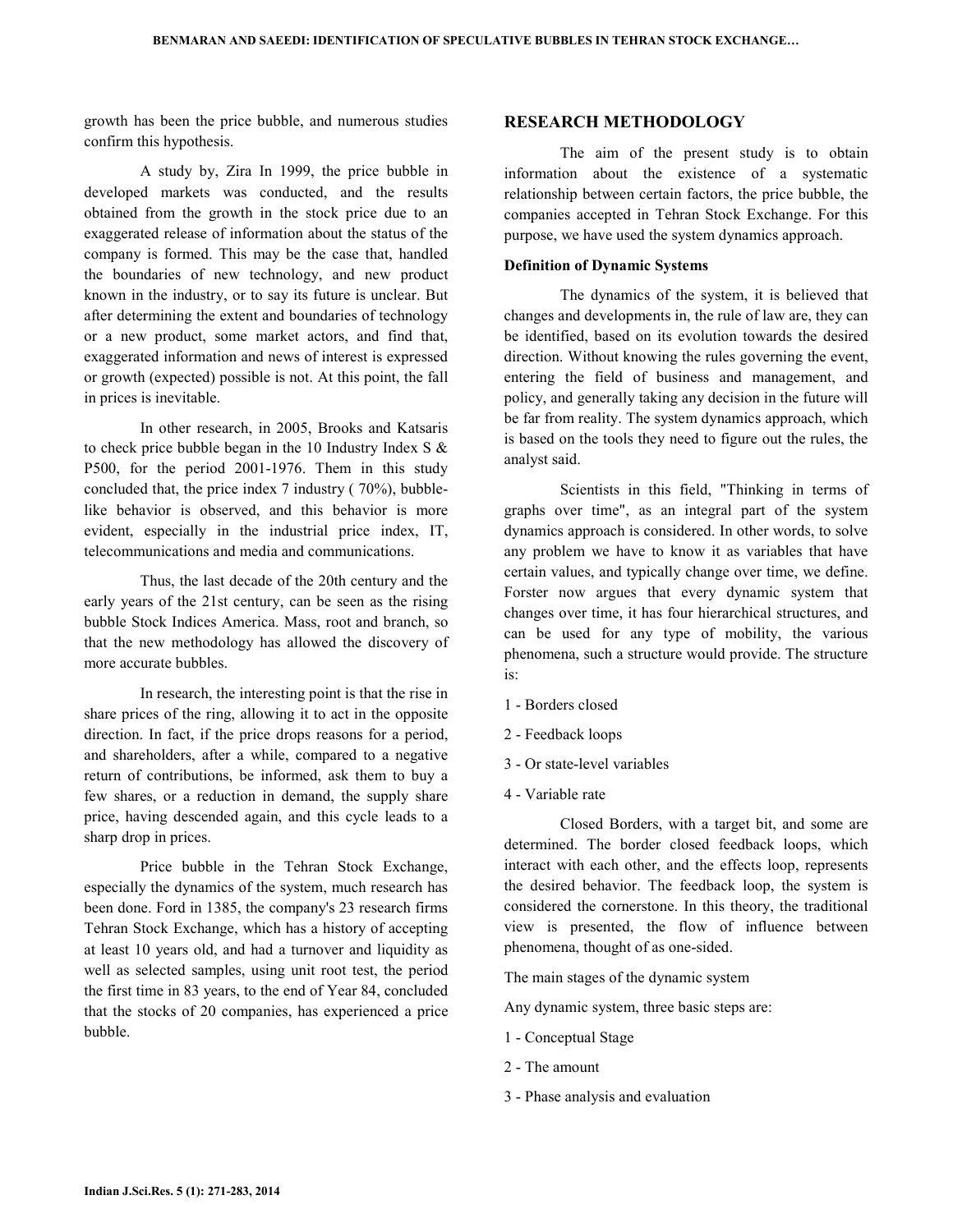1 - The conceptual model, at this stage, and symptoms of the problem areas, explaining, and internal variables describing the behavior, the model turns, the system draws close range, and the product the general framework of the model.

 Dynamic modeling of conceptual process steps, as follows:

- A Identify the Problem
- B Aimed at modeling
- C Set within a closed system
- D The feedback

2 - The amount: general framework model, which was depicted in the conceptual stage, at some stage, the actual figure is closer phenomenon. Determining the type and amount of each of the variables, the model is ready for construction; the model uses simulation software to implement. At this point, the mathematical relationship between the variables that are within the system boundary, delivers software Vensim.

 In this study, data variables, using library resources, collections, and then use a statistical test, examined the relationship between them, and finally using regression mathematical relationship they were extracted for use in software VEnsim.

3 - Phase analysis and evaluation: The dynamic hypothesis, after some stage, and the implementation of a computer, can be traced back to the conceptual stage, and the rest of the test and evaluation, to be more precise. Usually, in each iteration and knowledge model, the problem is greater than, in fact, the dynamics of the system, the initial recognition and, more understanding continues. The dynamics of the system is started, the initial recognition and continue to be, more understanding. Software vensim, allowing for more or less off the bottom of each variable, and the results will be presented at the same time, on the other variables in the model.

## ASSUMPTIONS AND VARIABLES

#### Statistical hypothesis

 This study aimed to answer these questions will shape, whether price bubbles, and interfere with the transfer of the right, the market could cause the stock price increases, the existence of price bubbles can exist in a dynamic The price of the stock during the time period studied, explain. In fact, the main hypothesis of the study is that "the factors of price bubbles in the sample companies, there is a dynamic relationship." This means that, among these factors, there are causes and effect relationship, and the loops, mutually intensifies each other, and their relationship, not a one-way communication. The main hypothesis to be tested is divided into sub-hypotheses.

#### Sub-hypotheses

2 - First hypothesis: Differences profit from buying and selling a share, compared with a profit without risk of price bubbles in the sample companies is effective.

3 - Second hypothesis: the ratio of price to earnings per share  $(P / E)$ , price bubbles in the sample companies is effective.

### Variables

1 - The difference in profit from buying and selling a share, compared with a profit without risk: This variable is defined as the distance in one day benefit from an investment in shares, with distance gains of the same amount of capital investment in risk-free mode, is shown. Increasing this variable demand increased, resulting in changes to the price.

2 - Change in assumptions relative to the price of a share when the expectations and beliefs of the people, than the price of a share and it will change. The value of this factor varies in different markets, depending on the behavior of investors, which are traded in the market. This variable is the answer to this question is that, after several days, the observed increase in the price of a share, investors will attempt to buy it? The software varies VEnsim, different amounts of data, and its effect on the dependent variable is shown. In this study, this variable is supposed to be, with two or less (much less 2 days and 10 days) models, and its effect on stock volatility is measured by the software.

3 - turnover by investors: the volume in stock trading is a marker that indicates the level of the stock demand, increasing the share of demand for ordinary investors and potential utility of the agent is to share, and their investment encourage new investment, and thus lead to higher demand and rising stock prices.

4 - Increase daily source of demand when these variables increase the daily volume of demand, relative to the start of the period under review shows.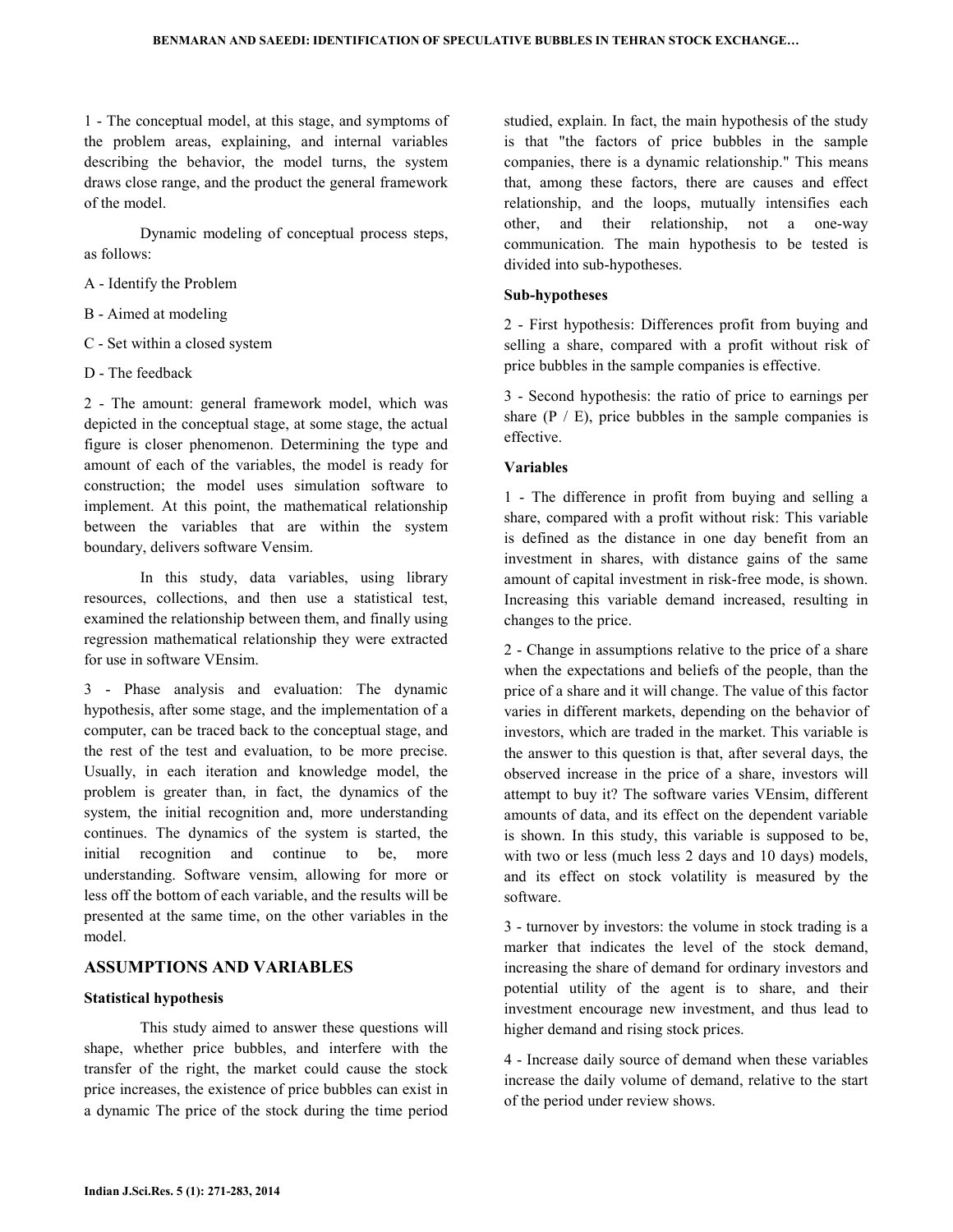5 - Increase supply daily, to the point when these variables increase the amount offered, compared to the initial performance study shows.

#### Hypothesis of dynamical

Dynamical hypothesis, is the result of cause and effect relationships. Some factors affecting bubble prices are correlated, hence, the formulation of this hypothesis, an effort that is, phenomena that form a closed loop, the influence of changes, can be derived.

#### Figure 1: Shows the Basic System Model



#### Causal - ring graphs

 Diagrams Causal - ring, while explaining causal relationships between two or more variables in order to determine the effect of them. The effect on the variable of interest, it does take place, either directly or indirectly through intermediate variables.

 As noted above, the volume of transactions by investors in the stock exchange is a marker that indicates the level of the stock demand, increasing the share of demand for regular and potential investors, the shares are deemed desirable, and their to encourage new investment,

and thus lead to higher demand and rising stock prices. In other economic systems, which demand changes than price, is modeled, we know that, with rising prices, the demand is low. For example, a constant supply of fruit, high demand for the fruit, raises prices, and high prices will reduce demand for the fruit. In this case, the effect of increasing prices, reducing demand on the buyer in mind, it is worth the price of the fruit, and we have compared their purchase, and based on that, to have lost its appeal.

 In the stock example, the impact of price increases on demand reduction, in this way is, however, noteworthy that, in this case, before prices peaked, market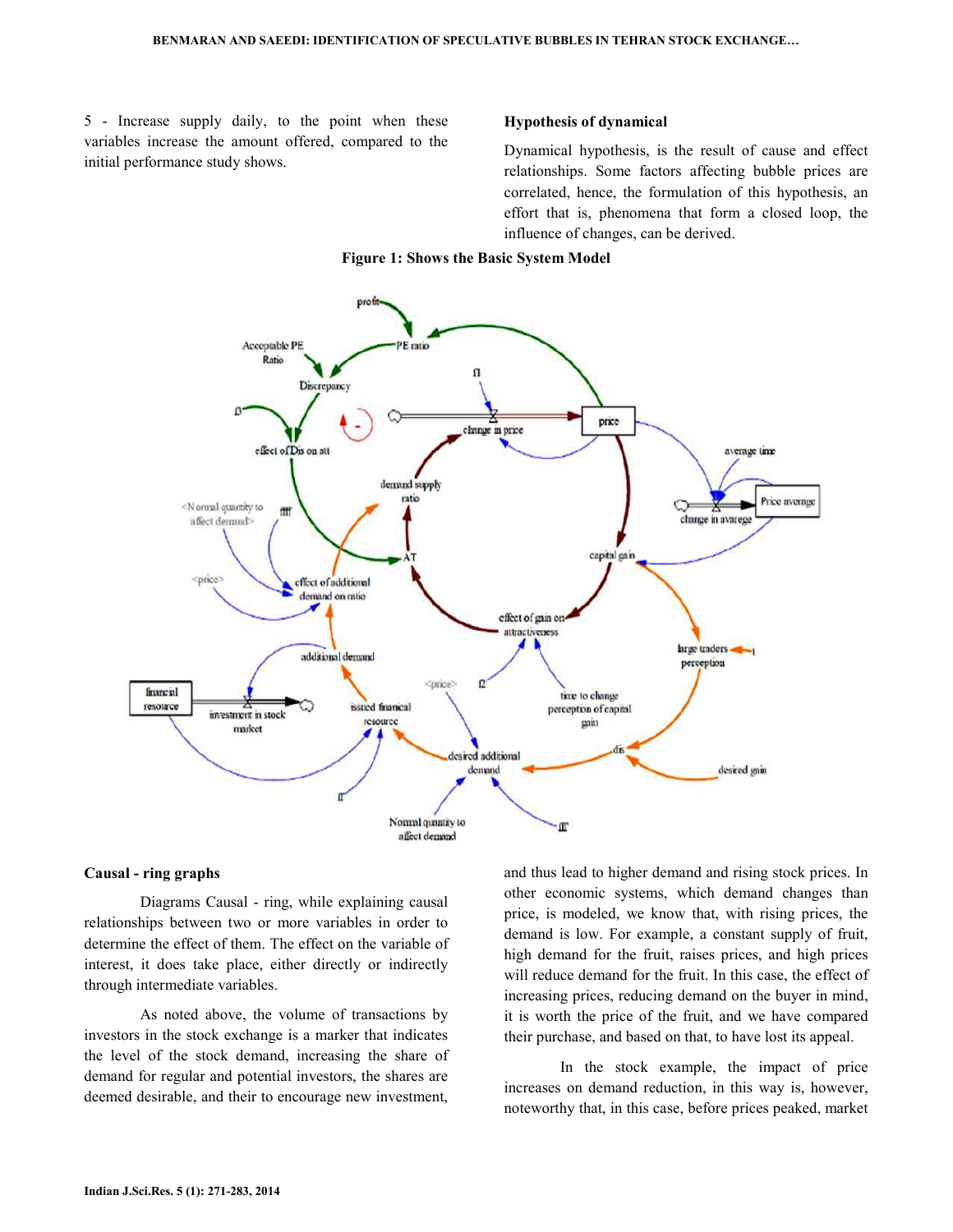participants, the use of The price difference today, tomorrow, to buy shares flock, and, indeed, unusual behavior, "the price increase will result in increased demand" form.

 In terms of causality and cyclic graphs, it can be stated that the turnover rate, the decrease in stock prices, stock levels and price gap existing be low, thus forming an inverse relation tions. , this creates a negative loop that is.



Figure 2: Split Rings Turnover, with an Average Stock Price

 Also, the gap is more, government affairs, which he says, using the necessary tools, to reduce the gap, which one of these policies, the distribution of the Bonds, encouraging investment in other parallel markets, the system creates a negative loop. However, it is recommended to shareholders that they have less access to information and analysis of financial statements, investments in shares of companies which has a diversified portfolio of stocks, so they are not in the direct path of risk taking, and consequences arising from volatility and stock price bubble.



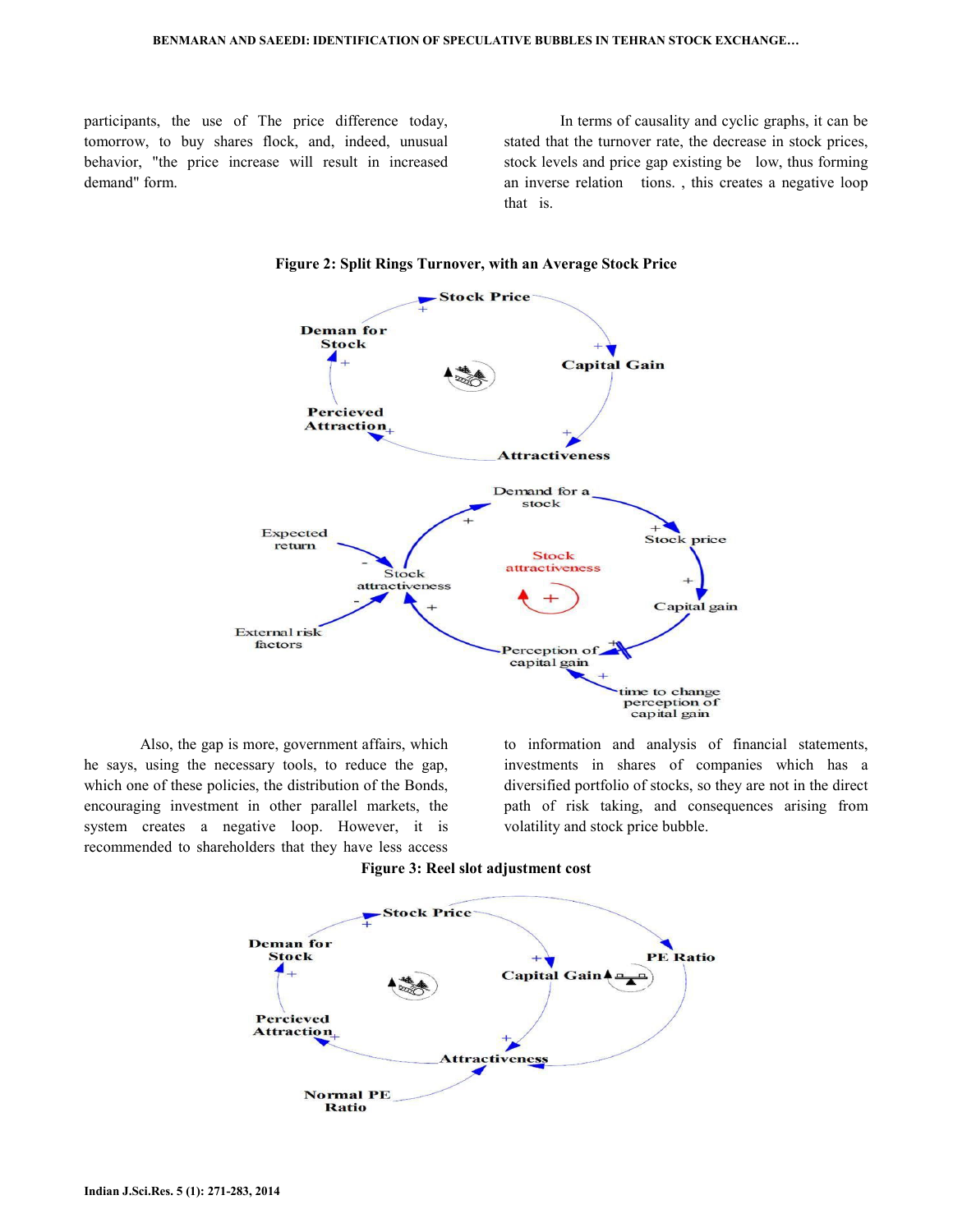

 In conjunction with subsystem owned price gap, the difference between the price-to-earnings ratio of true and false, the decline in prices negatively affected, which represents the fact that, whatever the cost to income ratio increases, the amount of influence Bubbles rising price increases. The high value of its usual amount, showing the underlying stock price is high. Over this ratio, usually associated with a predicted increase in the estimated profit share, and is usually normal, expected, the proportion of companies in the industry, is a rank close together.

 Thus, if the reason for the increase in this ratio is not present, the share price in the market, to achieve a ratio of "price to earnings" reasonably reduced. It is considered as a feedback to stakeholders, and the ratio "price to earnings" is somehow balanced share price, shareholders would see that the relative growth compared to similar cases in other stocks have is the risk of rising prices suffer, and their application to the low supply. Maximize profits and minimize losses on investments as the main criteria for decision-making and efficient, the mobility of capital owners, are discussed. However, in some situations, the behavior occurs, based on the fundamental principles governing stock market is not. In this case, the action "and excretory mass" of investors to buy and sell shares on the stock, the stock price, without any economic justification and rationale, can affect. This

phenomenon, called "speculative bubbles in stock" is known.

 In this study, we have tried to use a nonlinear approach to identify factors influencing the price bubble in Tehran Stock Exchange, according to the role and importance in the growth and prosperity of the country, in order to Increase investment and growth, deeper and more informed perspective, the bubble growth causes stock prices to be.

#### Collection and analysis of statistical data

 The data used in this study consisted of cash returns (TEDIX) in the form of monthly, quarterly, the site of the Tehran Stock Exchange and is regulated by the collection. Time domain data used in this study date from 2000 to 2012. Graph (1), the historical trends of the stock yields for the period studied, showing that . As can be seen, the stock price index, as of mid 2004, the upside is that this process has been started since 2003, but has been declining since mid-2004. Also, the diagram (4.2), it can be noted that the yields of stocks, a trend slowly, during the years of the show. It should be noted that the data were examined, the effect of baseline factors on stock prices, including housing index, the index of industrial production, inflation and exchange rates, which were seasonally from 2000 until 2012 have been prepared 's.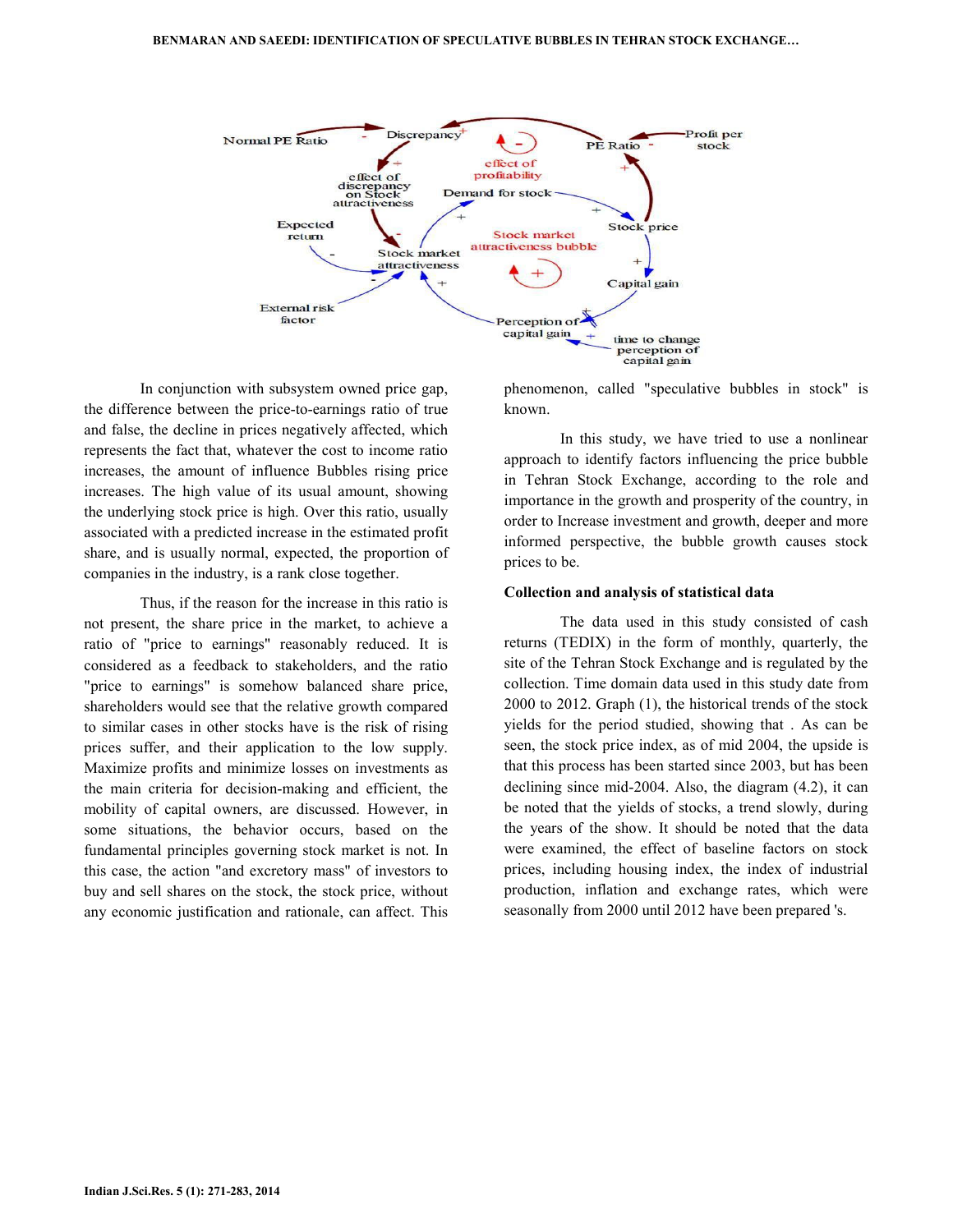

Figure 1: The historical price index and stock index yields

 To this end, this study examines the correlation between cash dividends and stock price indices, GDP, import price index, real estate, housing production, world gold prices, exchange rate, liquidity, oil prices , inflation and political activities has been to obtain the relationship between stock price indices mentioned above, it is first necessary that the reliability of the variables used, are examined. If the variable is static level, the first difference of the estimated regression is used.

#### Reliability variables

 Statistical regression models, it is assumed that the time series is stable, and if it does not exist, conventional statistical tests, which are based on t, F, Chisquare are being questioned. On the other hand, if the time series variables are unstable, it may be called regression problem spurious anomalies. Hence, the first step is to estimate the relationship between al-priced stocks, the factors affecting the time period studied, the reliability of variables. For this purpose, the Dickey Fuller test, were used to assess reliability.

 To determine the optimal interval in R, for all variables Schwarz criterion - Bayesian use. Based on these criteria, the optimal interval is interrupted; this measure shows the highest value. Reliability and the first order difference of the above parameters in Table 1 are shown.

| Variable                | The optimal<br>lag | The critical<br>statistic | Computational<br>statistics | Results  | The reliability difference variables |                              |                             |         |
|-------------------------|--------------------|---------------------------|-----------------------------|----------|--------------------------------------|------------------------------|-----------------------------|---------|
|                         |                    |                           |                             |          | The<br>optimal lag                   | The<br>critical<br>statistic | Computational<br>statistics | Results |
| <b>Stock Prices</b>     | $\theta$           | $-2.94$                   | $-3.69$                     | Stable   | $\overline{\phantom{0}}$             |                              |                             |         |
| <b>GDP</b>              | 3                  | $-2.94$                   | $-4.67$                     | Stable   | $\overline{\phantom{a}}$             | $\overline{\phantom{a}}$     | $\overline{\phantom{0}}$    | -       |
| Import                  | $\overline{0}$     | $-2.94$                   | $-8.25$                     | Stable   | $\overline{\phantom{a}}$             | $\overline{\phantom{a}}$     |                             |         |
| House prices            |                    | $-2.94$                   | $-1.87$                     | Unstable | $\mathbf{0}$                         | $-2.95$                      | $-11.60$                    | Stable  |
| Manufactured<br>Housing | 3                  | $-2.94$                   | $-1.76$                     | Unstable |                                      | $-2.95$                      | $-18.07$                    | Stable  |
| Gold                    | $\theta$           | $-2.94$                   | $-4.76$                     | Stable   | $\overline{\phantom{0}}$             | $\overline{\phantom{a}}$     | $\overline{\phantom{a}}$    | -       |
| Rate of<br>exchange     | $\theta$           | $-2.94$                   | $-5.84$                     | Stable   |                                      | $\qquad \qquad \blacksquare$ |                             |         |
| Liquidity               | $\mathbf{3}$       | $-2.94$                   | $-2.08$                     | Unstable | $\overline{c}$                       | $-2.95$                      | $-5.90$                     | Stable  |
| Oil Prices              | $\overline{0}$     | $-2.94$                   | $-7.63$                     | Stable   | $\overline{\phantom{a}}$             |                              |                             |         |
| Inflation               | 3                  | $-2.94$                   | $-0.99$                     | Unstable | 2                                    | $-2.95$                      | $-7.02$                     | Stable  |

Table 1: Results of reliability test variables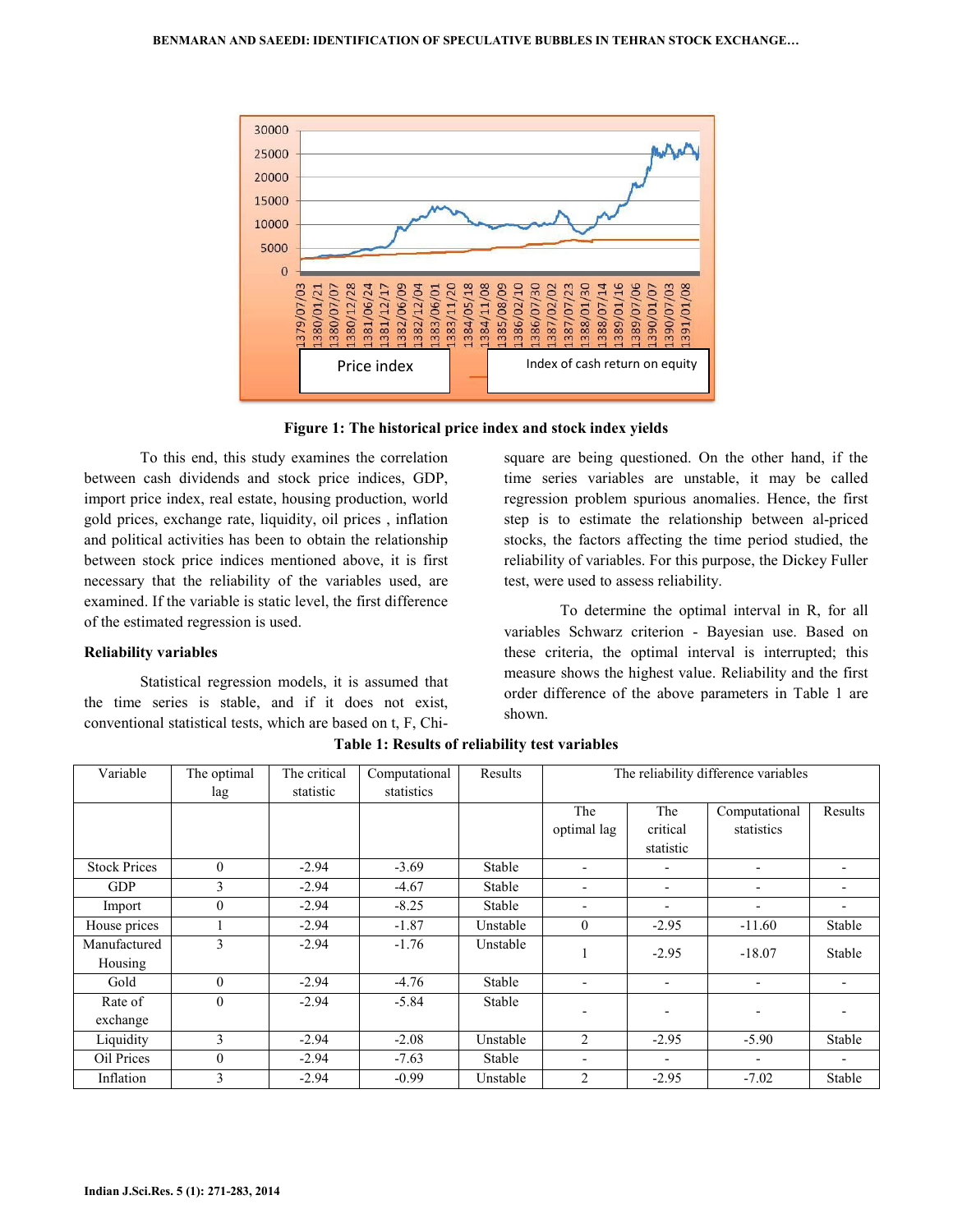The table above shows that all the variables that are unstable, with a difference be Paya, in other words, the type I  $(1)$  are. Then I realized that the variables I  $(1)$ are. We want to know that, in the long term, if there is a connection between the variables? In other words, the variables are stacked together or not?

Self assessment - vector regression with distributed lags

 Because the purpose of this part of the study was to investigate the relationship between long-term between macroeconomic variables and stock indices yields, and also due to the different degree of collective variables, hence the use of soft Software Microfit4, and Schwartz criteria - Byzn, the best model, with appropriate intervals, by the way (ARDL), is estimated. Schwarz criterion - Byzn, the number of interruptions to saving. As a result, estimates of degrees of freedom will have better (boys and Shin, 1997). The results of estimating the model, as described in Table (2).

| Prob                                                 | T-statistics                                     | Standard deviation | Coefficient        | <b>Explanatory variable</b> |  |
|------------------------------------------------------|--------------------------------------------------|--------------------|--------------------|-----------------------------|--|
| 0.000                                                | 6.21                                             | 0.127              | 0.792              | $Y(-1)$                     |  |
| 0.336                                                | 0.983                                            | 0.1270             | 0.125              | $X_1$                       |  |
| 0.020                                                | $-2.50$                                          | 0.1220             | $-0.306$           | $X_1(-1)$                   |  |
| 0.494                                                | $-0.695$                                         | 0.0640             | $-0.044$           | $X_2$                       |  |
| 0.112                                                | $-1.65$                                          | 0.3160             | $-0.52$            | $DX_{3}$                    |  |
| 0.004                                                | 3.25                                             | 0.4070             | 1.32               | $DX_{3}(-1)$                |  |
| 0.004                                                | $-3.25$                                          | 0.0830             | $-0.271$           | $DX_4$                      |  |
| 0.046                                                | $-2.11$                                          | 0.0790             | $-0.168$           | $DX_{4}(-1)$                |  |
| 0.023                                                | 2.44                                             | 0.2010             | 0.492              | $X_5$                       |  |
| 0.002                                                | $-3.61$                                          | 0.2060             | $-0.747$           | $X_5(-1)$                   |  |
| 0.540                                                | $-0.622$                                         | 0.0210             | $-0.013$           | $X_6$                       |  |
| 0.438                                                | $-0.790$                                         | 0.33               | $-0.260$           | $DX_{7}$                    |  |
| 0.147                                                | $-1.50$                                          | 0.084              | $-0.127$           | $X_8$                       |  |
| 0.014                                                | 2.66                                             | 0.67               | 1.80               | $DX_{9}$                    |  |
| 0.099                                                | 1.72                                             | 0.020              | 0.035              | Nuc                         |  |
| $\overline{R}^2$ = 0.658                             |                                                  |                    | PROB(F-STATE)=0.00 | $DW=1.91$                   |  |
| A: Serial Correlation<br>$CHSQ(4)=1.4659[0.833]$     |                                                  |                    |                    |                             |  |
| <b>B:</b> Functional Form<br>$CHSQ(1)=3.3474[0.067]$ |                                                  |                    |                    |                             |  |
| C: Normality                                         | CHSQ(2)=0.0153[0.992]                            |                    |                    |                             |  |
|                                                      | D: Heteroscedasticity<br>$CHSQ(1)=6.6295[0.010]$ |                    |                    |                             |  |

| Table 2: The coefficients of the model specified model |  |  |  |  |
|--------------------------------------------------------|--|--|--|--|
|--------------------------------------------------------|--|--|--|--|

 Scalar quantity, the bottom, indicating its lack of correlation between the variables in the model, no explicit error model and the lack of heteroskedasticity in the model. The quantity of computational statistics, F, demonstrate the significant level of 5% for the entire regression equation is statistically not refuse - be. In addition, the explanatory power of the model is 0.65. Before long run coefficients by method (ARDL), to ensure the long-term relationship between economic variables and indicators of cash dividends and stock prices, it is necessary, co-integration test done. To perform this test, the sum of the coefficients of the lag dependent variable  $((1 - Y)$ , the number is a fraction, and the total is divided by the standard deviation as follows: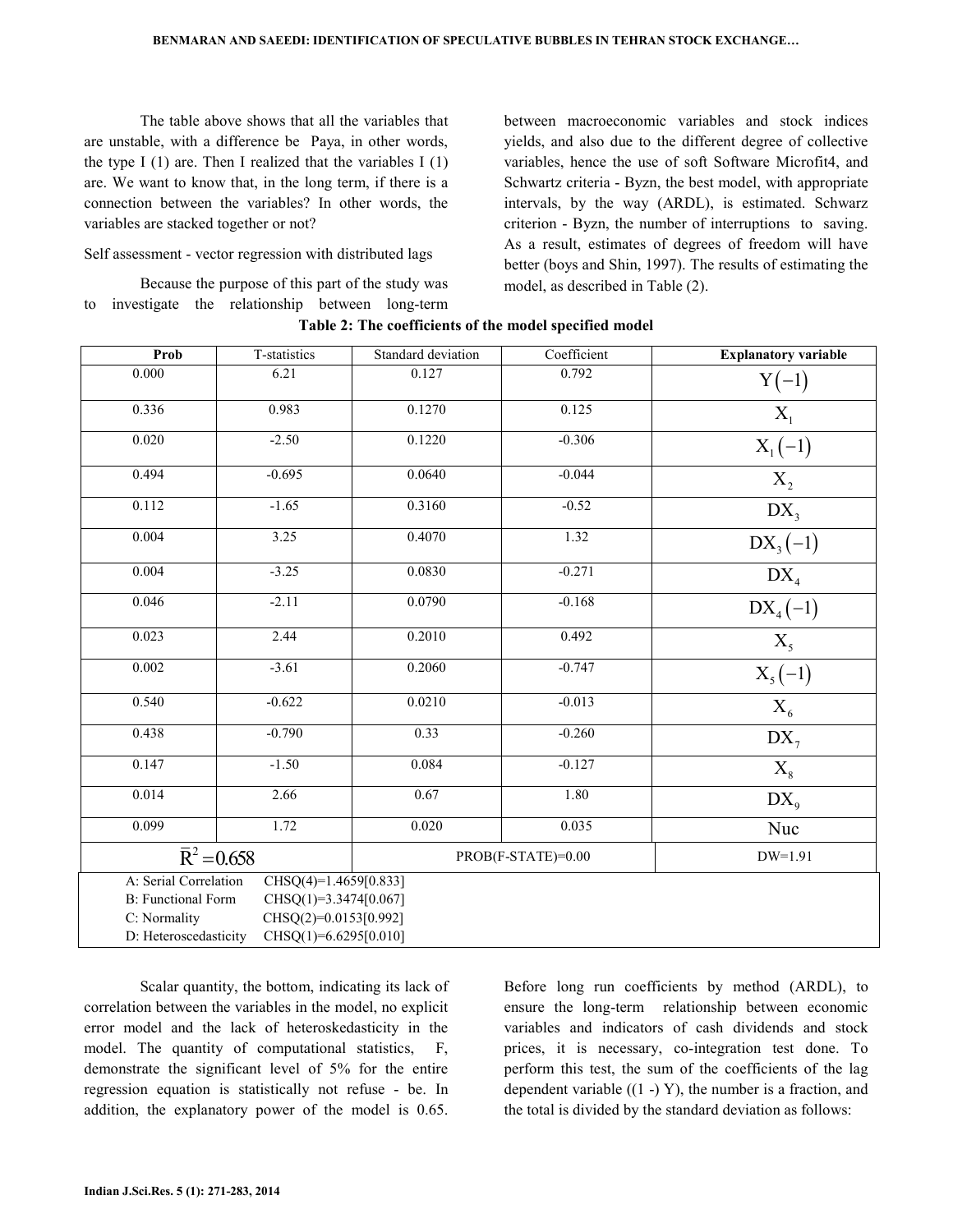$$
t = \frac{\sum_{i=1}^{p} \hat{\Phi}_{i} - 1}{\sum_{i=1}^{p} S_{\hat{\Phi}_{i}}} = \frac{0.792 - 1}{0.127} = -4.63
$$

 Given that, the absolute value of t, the absolute value of the critical values provided by Banerjee, Dola and MasterCard (9/3-), is larger, so the null hypothesis, that there was no long-term relationship with a 95 percent reject be. As a result, between macroeconomic variables and indicators of cash dividends and stock prices, there is a long-term relationship, . Accordingly, long-term model, using (ARDL), it was estimated that the results are summarized in Table (3), provided that:

| Prob  | T-statistics | Standard deviation | Coefficient | <b>Explanatory variable</b> |
|-------|--------------|--------------------|-------------|-----------------------------|
| 0.464 | $-0.745$     | 1.17               | $-0.875$    | X                           |
| 0.547 | $-0.612$     | 0.351              | $-0.215$    | $X_2$                       |
| 0.407 | 0.845        | 4.56               | 3.86        | $DX_3$                      |
| 0.195 | $-1.33$      | 1.58               | $-2.12$     | DX <sub>4</sub>             |
| 0.376 | $-0.903$     | 1.36               | $-0.23$     | $X_5$                       |
| 0.600 | $-0.532$     | 0.121              | $-0.064$    | $X_{6}$                     |
| 0.487 | $-0.707$     | 1.78               | $-1.25$     | $DX_{7}$                    |
| 0.300 | $-1.06$      | 0.578              | $-0.061$    | $X_{8}$                     |
| 0.210 | 1.29         | 6.74               | 8.70        | $DX_{9}$                    |
| 0.088 | 1.78         | 0.097              | 0.173       | N u c                       |

#### Table 3: The long-run ARDL model

 In the long-run relationship between the variables of exchange rates and oil revenues, the negative relationship between inflation and the growth rate of cash dividends and stock prices have a positive relationship. The interpretation of the numerical value of the coefficients is that, if in the long run, exchange rates and oil revenue variables, one hundred units, an increase of 6%, the growth rate of cash dividends and stock price declines. The passage of time and increasing inflation, positive impact on the growth rate of cash dividends and stock prices are rising. The reason can be explained as the positive impact on cash returns of listed stock, which is usually the dividend policies of listed companies, with the passage of time increases. The long-term model, with its associated error correction model, is presented. Summarize of the results of error correction model, described in Table (4).

| Prob  | T-statistics | Standard deviation | Coefficient | <b>Explanatory variable</b> |
|-------|--------------|--------------------|-------------|-----------------------------|
| 0.335 | 0.983        | 127                | 0.125       | dX1                         |
| 0.493 | $-0.695$     | 0.064              | $-0.044$    | dX2                         |
| 0.109 | $-1.65$      | 0.316              | $-0.525$    | dDX3                        |
| 0.003 | $-3.25$      | 0.083              | $-0.271$    | dDX4                        |
| 0.022 | 2.44         | 0.201              | 0.492       | dX5                         |
| 0.539 | $-0.622$     | 0.021              | $-0.013$    | dX6                         |
| 0.436 | $-0.790$     | 0.330              | $-0.260$    | dDX7                        |
| 0.145 | $-1.50$      | 0.084              | $-0.127$    | dX8                         |
| 0.013 | 2.66         | 0.67               | 1.80        | dDX9                        |
| 0.097 | 1.72         | 0.020              | 0.035       | dNuc                        |
| 0.117 | $-1.62$      | 0.127              | $-0.207$    | $ecm(-1)$                   |

|  | Table 4: The dynamic structure of short-term |  |
|--|----------------------------------------------|--|
|--|----------------------------------------------|--|

 In the table, d represents the first-order difference variables. As you can see - it is, but the difference between the coefficients of the second order, real estate explanatory variable, and the first order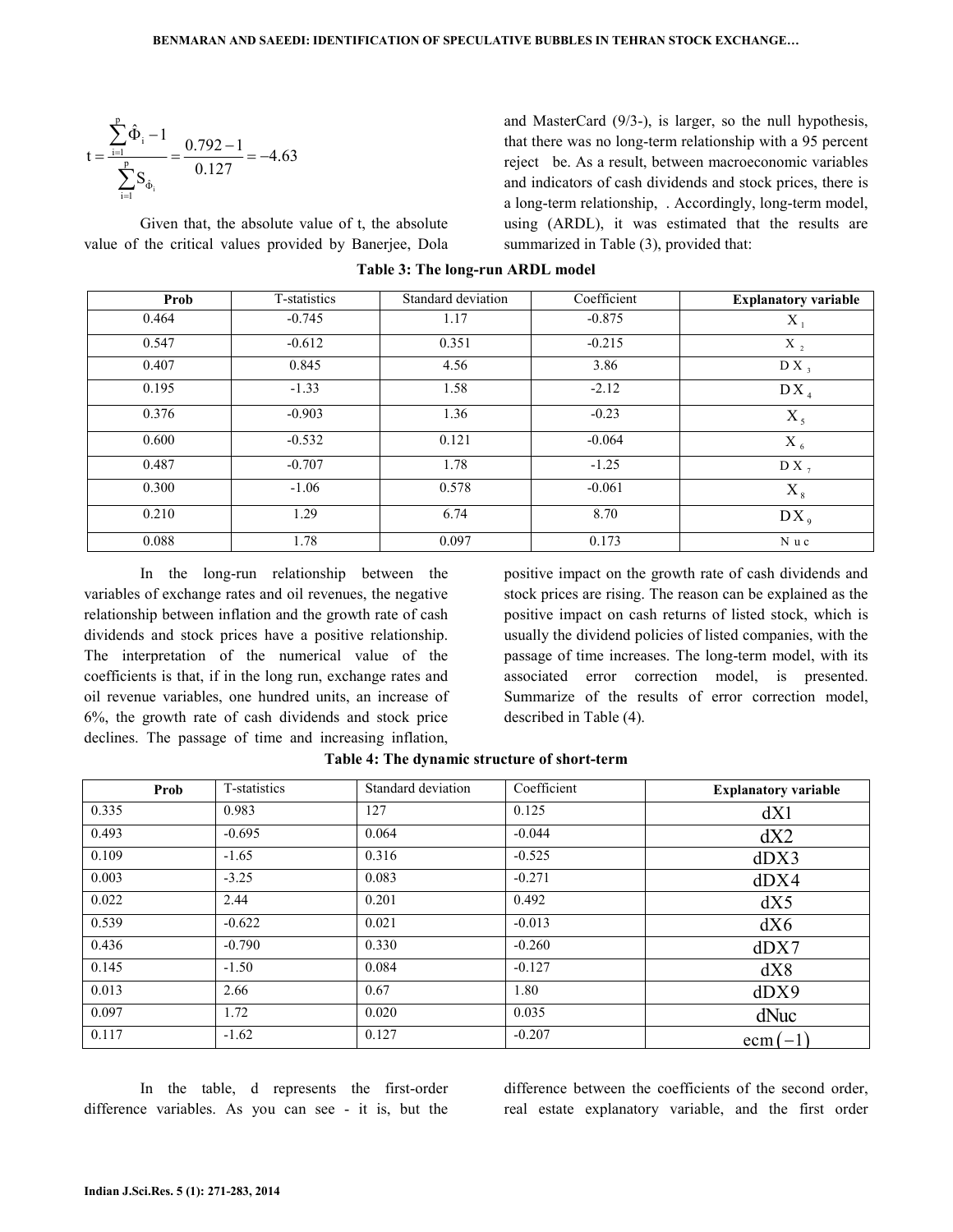difference of the gold price and inflation rate, which has the t-statistics are right, the other coefficients of the model, given the possibility of significant quantities of t, ninety-five percent confidence level are significant.

 What is short term in equation (ECM), and attention is essential, factor (1 -) ECM, which represents the speed of adjustment of process imbalance in the short term, the long-term equilibrium. As shown in Table (4) indicates that the estimated coefficient (1 -) ECM is about  $0.2$ -suggests, the relatively high rate of short imbalance, the long-run equilibrium, and show that , In each period, 0.2 imbalance index stock prices and dividends, are eliminated.

## THE RESULTS

 After determining the relationship between the variables of the model in the previous section, using the software VEnsim, and flow charts - accumulation was performed. In implementing the model, two factors "change in assumption relative to the price of a share" and "turnover", were controlled. One of the there are major factors affecting the length of time, that it takes to shareholders its conception, towards a contribution to change. The research results, this notion of the shareholder, rather than as a contribution or a contribution, how long must pass the price increases, the need for the buyer to make up the charm.

 Assuming a change of shareholders, in a market is different. Also between different markets and at different times, the changing notion of stakeholders can be different. To understand the importance of this factor, assuming, for two days, promising news, compared to a share in the common market. Naturally, in these days, the demand for shares increases, and price increases. Now the question is, do these two days is enough to change the assumptions people to share? If it is, and people are seeing price increases, take action to buy the shares, then price growth fueled price rises again.

 According to the diagrams Ali - ring, which was explained, however, to investigate the accumulation curves - flow is presented. The model simulated by software Vensim, is as follows. Because, econometric models estimated in logarithmic form, the parameters of the simulation, the dynamical system is turning into a logarithm. In the simulation model, all variables were used as the measurement model, has been used. In contrast, variables like building, which fits with reality, and this indicates a true estimate of the simulation Vensim, and the econometric analysis is . Finally, insert variables like building, along with the coefficients on speculative bubbles (stock prices), this variable, was found to be endogenous, the resulting statistics, it was close to reality.





The output in this case is shown in the following diagram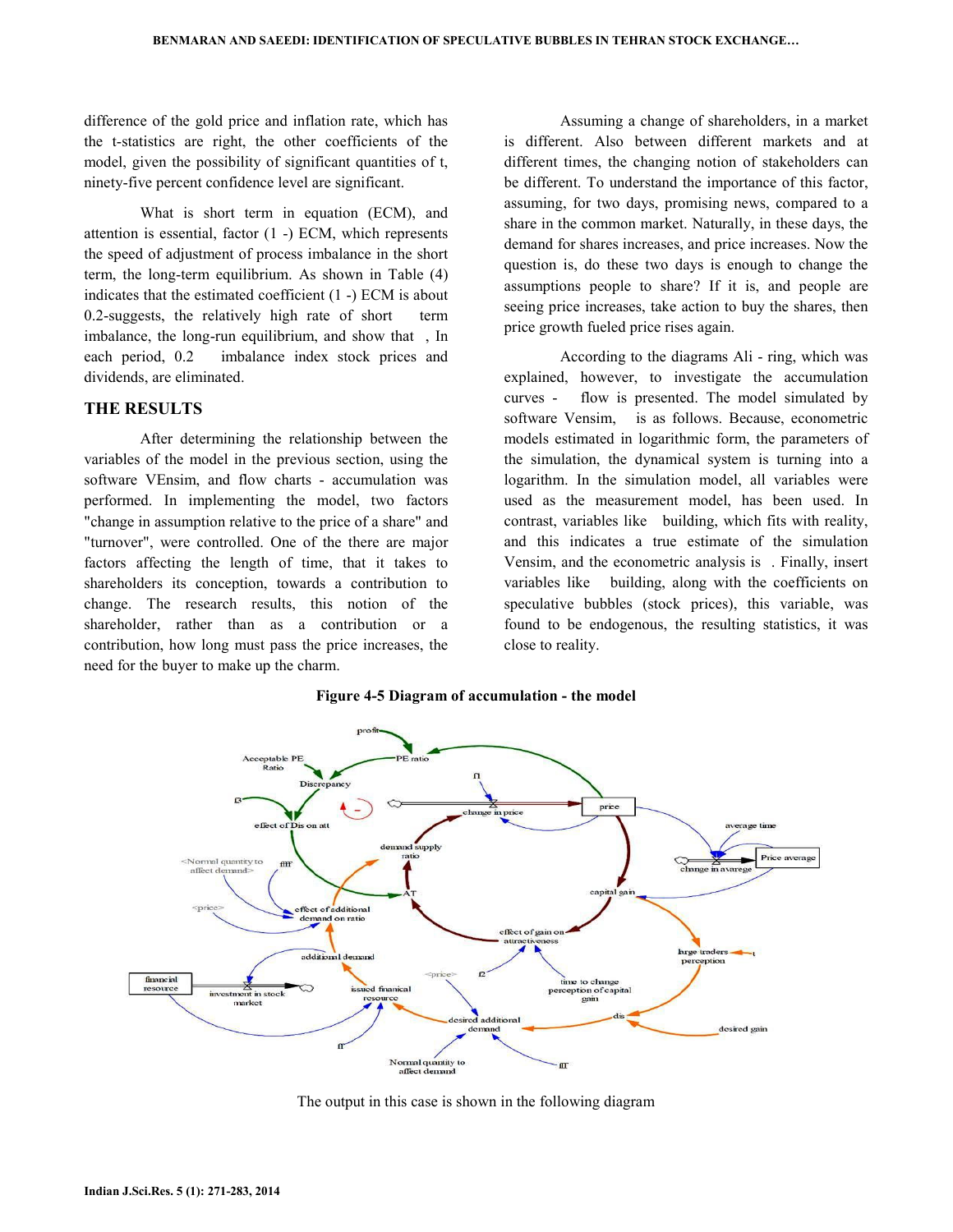

#### **CONCLUSION**

 Because of that, the financial assets portfolio, various combinations of cash, shares, bank deposits, bonds, gold, currencies, maintain, changes in monetary, exchange rate, inflation and interest rates, Ask people to hold each of the assets, including the demand for shares, will be affected and this, too, in turn, affects the stock indices. It is believed that stock prices by some fundamental macroeconomic variables such as inflation, exchange rate, interest rate and liquidity, are determined.

 In this study, to estimate the econometric model and estimate the long-term relationship, ARDL method is used. The co-integration test results indicate the existence of long-run relationship between inflation, exchange rate, money supply growth and oil revenues, with a growth rate of cash dividends and stock prices. Hence, using the ARDL, long run relationship was estimated. As expected, in the long run, in terms of Inflation, average nominal corporate profits due to currency devaluation, increases. Thus, a higher inflation rate, dividends, and consequently yields stock index, has been followed. The results obtained from testing the first hypothesis, also suggest the existence of a negative relationship between house prices and the growth rate of cash dividends and stock prices, and confirm this hypothesis. However, the growth rate of cash, long-term patterns of ARDL, ninety-five percent confidence level, no significant, long-term relationship was observed. Test results of the second and third research hypothesis, that there is a negative relationship between exchange rates and real estate, with a growth rate of cash dividends and stock prices, ninety-five percent confidence level, was adopted.

 Although the relationship between inflation index and dividends, and stock prices is positive, but because this increases to offset the decline in real income,

so it is recommended that economic decision-makers and policy makers in During fiscal and monetary policy, at the macro level, the impact of these decisions on stock market indices, and other financial markets, to consider.

### **REFERENCES**

- Broks, C. and A. Katsaris, (2005), " Speculative Bubbles in the S&P 500; Was the Tech Bubble Confined to the Tech Sector? " City University London, Clibum Capital Partners LLP.
- Campbell, P. and Shiller, (1987), "System Dymamic Modeling: A Practical Approach" , Market Business Club, Pp: 4-7.
- Charemza, W.W. and D. F. Deadman, (1995), "Bubbles with Stochastic Explosive Roots: the Failure of Unit Root Testing", Joumal of Empirical Finance, Vol. 2, Pp: 153-163.
- Diba, B. T. and Grossman, H.I, (1988), "Explosive Rational Bubbles in Stock Prices? "American Economic Review, Vol. 78, Pp: 520 -530.
- Eva, R. (2005), "Autoregressive Conditional Heteroscedasticity with Estimates of the Variance of United king down," Econometrica, No. 50. Pp: 987 -1008.
- Evans, G.W., (1991), "Pitfalls in Testing for Explosive Bubbles in Asset Prices," American Economic Review, Vol. 81, and Pp: 922 – 930.
- Flood, R. P. and G.M. peter. (1980), "Market Fundamental Versus Price – Level Bubbles: The First Test", Journal of Political Economy 88", 754- 770.
- Forester, J.W., (1986)," Counter Intuitive Behavior of Social systems", Technology Review, Vol. 73, Pp: 52- 68.